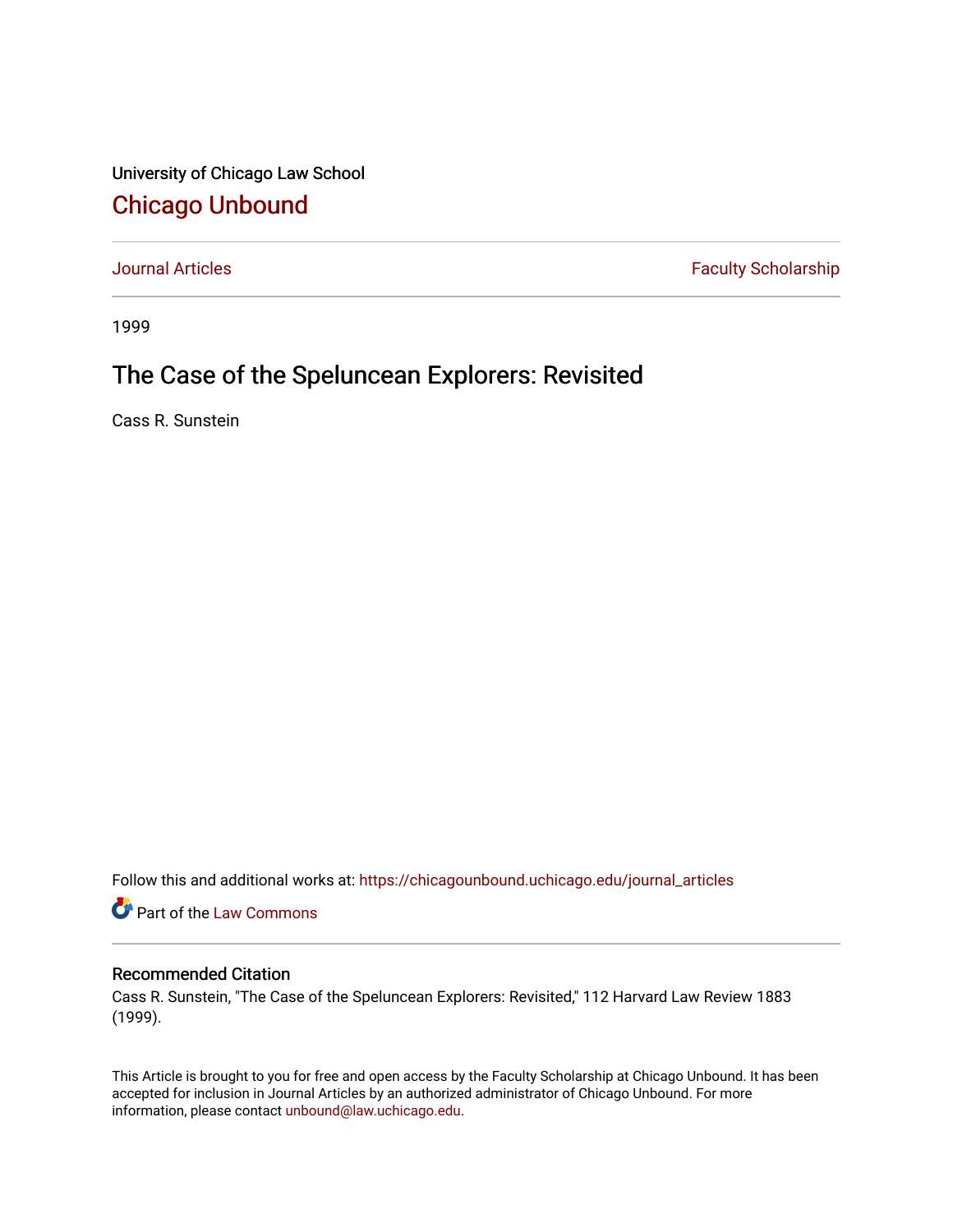"Danger invites rescue." *Wagner v. International Ry. Co.,* **133** N.E. 437, 437 (N.Y. **i921).**

Second, my sister Stupidest Housemaid would look to deterrence. You can bet that if these defendants were convicted of murder for the death of the rescuers, that would make future billionaires think twice and three times about risking their lives in balloons and the like. In terms of incapacitation, we need not worry about those same billionaires doing it again. As for rehabilitation, the death penalty probably would not achieve that end, but three out of four ain't bad.

Of course there are some gaps to fill, like the fact that defendants were not charged with killing the workers. But these are the kind of meaningless legal formalisms that my sister Stupidest Housemaid disdains. As she is fond of saying, "When you is sittin on top, you can spit on them below and they can't spit back." (Actually, she says something very close to this, but I changed one little word out of a sense of decorum.) To which I would add, "If you gonna spit, don't spit in the wind." Which is by way of saying: How does it help the cause of the poor, of the oppressed, of the people of color, to let these four rich white guys walk when the law pretty clearly says they're guilty? It seems to me that my sister Stupidest Housemaid got bit by the white man's bug: "[W]hen white folks sacrifice white lives for the greater good, it's a big confusing problem." *Id.* at 1923. But Justice Stupidest Housemaid doesn't need to make "a big confusing problem" out of it. She can simply apply the white folks' law to these white folks and  $-$  according to her own lights  $-$  they'd get their just deserts. Why should the stupidest housemaid work so hard to pull her master's chestnuts out of the fire?

SUNSTEIN, J.\* The defendants must be convicted. Their conduct falls within the literal language of the statute, and the outcome is not so absurd, or so peculiar, as to justify this Court in creating, via interpretation, an exception to that literal language. Whether a justification or excuse would be created in more compelling circumstances is a question that I leave undecided. I also leave undecided the question whether the defendants might be able to mount a separate procedural challenge, on constitutional grounds, to the death sentence in this case.

In the process of supporting these conclusions, I suggest a general approach to issues of this kind: Apply the ordinary meaning of statutory language, taken in its context, unless the outcome is so absurd as to suggest that it is altogether different from the exemplary cases that

**<sup>\*</sup>** Karl **N.** Llewellyn Distinguished Service Professor, University of Chicago, Law School and Department of Political Science.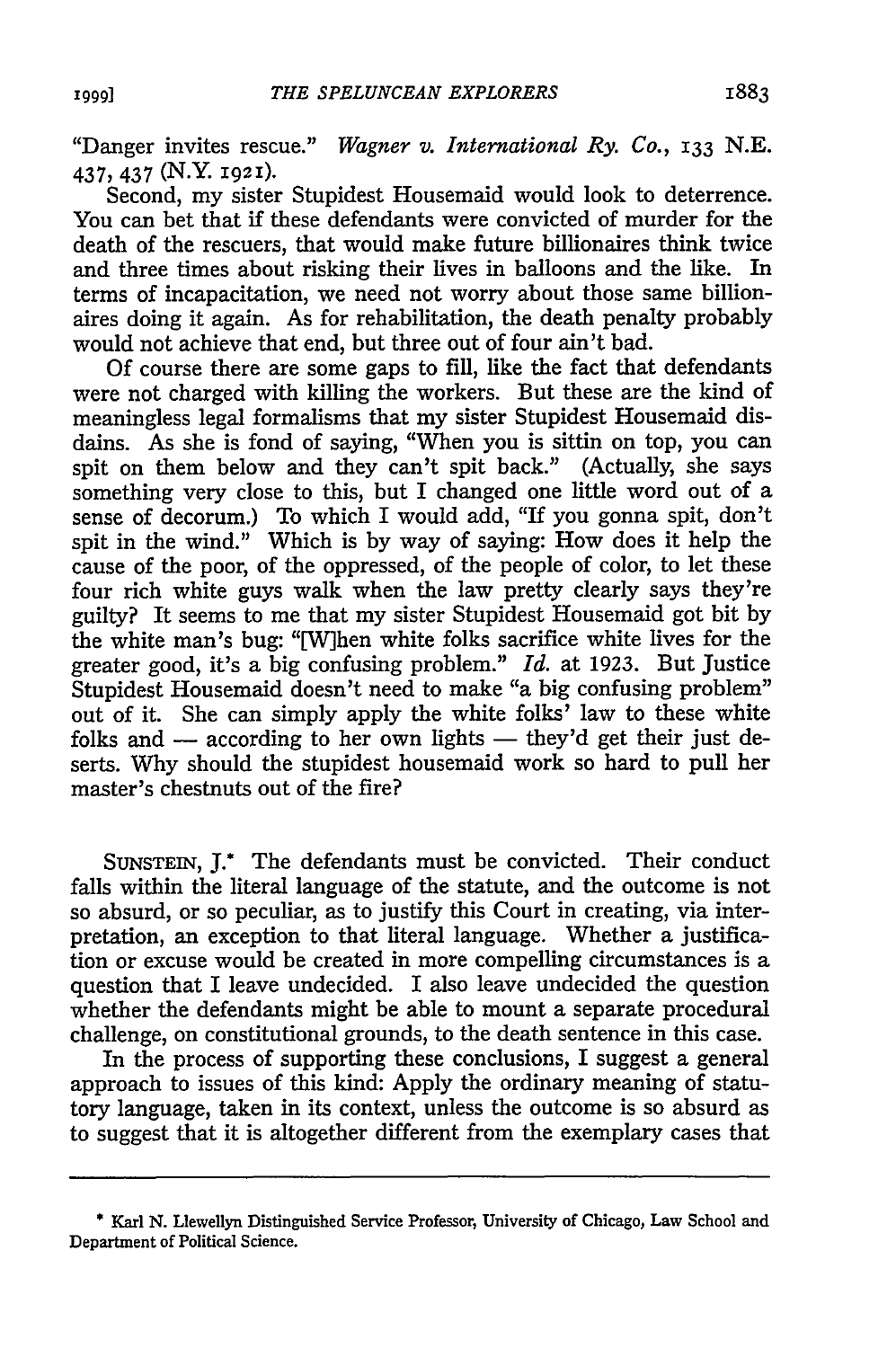account for the statute's existence, or unless background principles, of constitutional or similar status, require a different result.

**I**

I confess that I am tempted to resolve this case solely by reference to the simple language of the statute that we are construing. The basic question is whether the defendants have "willfully take[n] the life," N. C. S. A. **(N. S.)** § 12-A, of another human being. At first glance, it seems clear that the statutory requirements have been met. Perhaps we should simply declare the case to be at an end.

An approach of this kind would have the benefit of increasing certainty for the future, in a way that reduces difficulty for later courts, and also for those seeking to know the content of the law. This approach enables people to plan and keeps the law's signal clear; the increased certainty is an important advantage. Such an approach also tends to impose appropriate incentives on the legislature to be clear before the fact and to make corrections after the fact. I would go so far as to suggest that a presumption in favor of the ordinary meaning of enacted law, taken in its context, is a close cousin of the void-forvagueness doctrine,<sup>1</sup> which is an important part of the law of this jurisdiction with respect to both contracts and statutory law. By insisting on the ordinary meaning of words, and by refusing to enforce contracts and statutes that require courts to engage in guessing games, we can require crucial information to be provided to all relevant parties, and in the process greatly increase clarity in the law.

Nor is this a case in which a statutory phrase is properly understood as ambiguous or unclear. We do not have a term like "equal," "reasonable," or "public policy," whose content may require sustained deliberation or even change over time. It may be possible to urge that the statutory term "willfully" creates ambiguity, but I cannot see how this is so. There is no question that the defendants acted willfully under any possible meaning of that term. There is nothing wooden, or literal in any pejorative sense, in saying that the words here are clear.

I have been tempted to write an opinion to this effect and to leave it at that. But both principle and precedent make me unwilling to take this route. As a matter of principle, it is possible to imagine cases that fit the terms of this statute but for which the outcome is nonetheless so peculiar and unjust that it would be absurd to apply those terms literally or mechanically. In any case, our own jurisprudence forbids an opinion here that would rest entirely on the statutory text. For centuries, it has been clear that the prohibition in N. C. S. A. (N. S.)

**I** The presumption in favor **of** plain meaning and the void-for-vagueness doctrine are **cousins** because both are designed **to** promote rule **of** law values and, in particular, **to** give the legislature an incentive **to** speak clearly.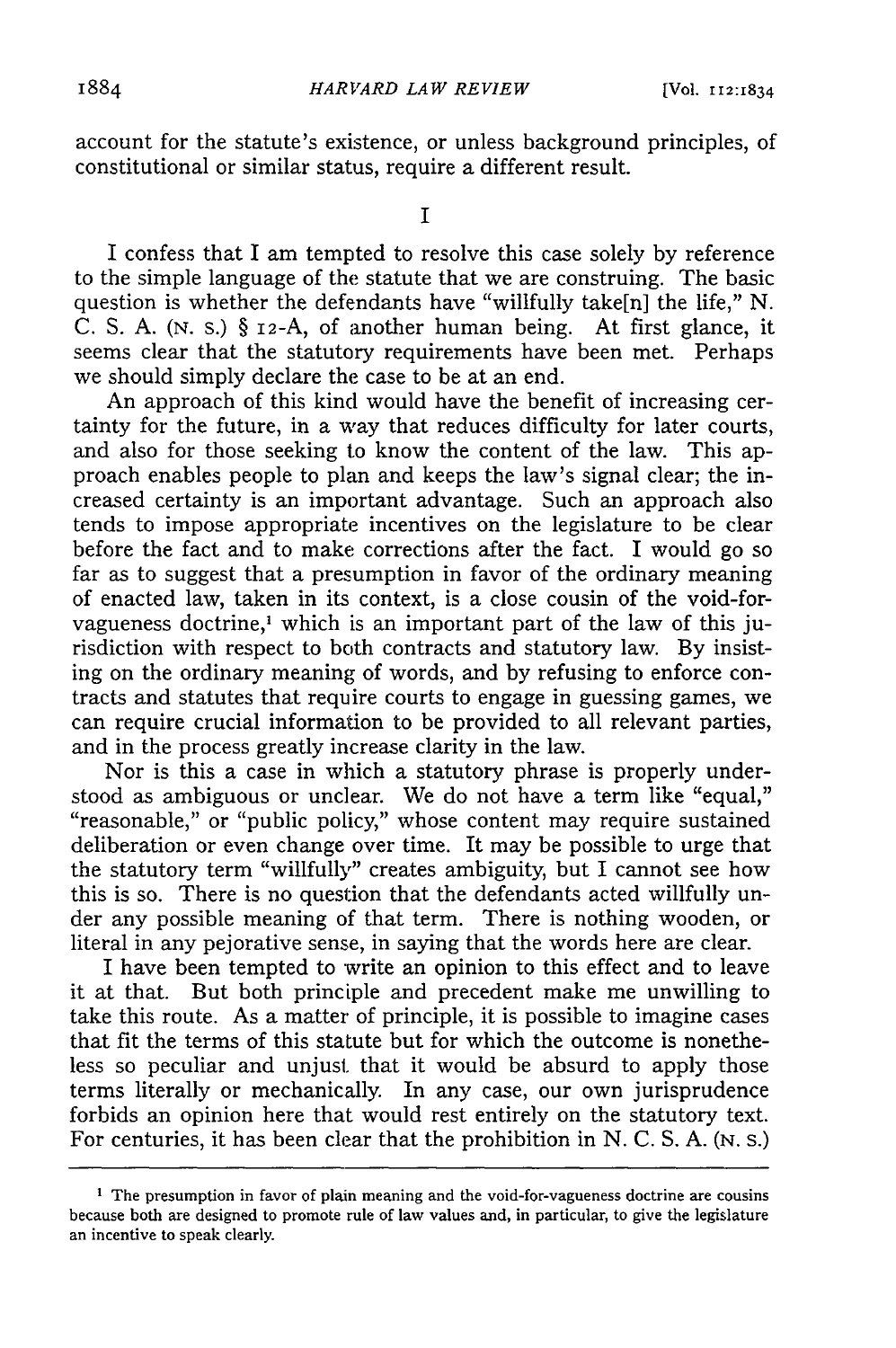§ 12-A does not apply to those who kill in self-defense, even though there is no express statutory provision making self-defense a legally sufficient justification. Our conclusion to this effect is based not on literal language, but on the (literal) absurdity of not allowing selfdefense to count as a justification. Those justices who purport to be "textualists" here are running afoul of well-established law; I cannot believe that they would remain "textualists" in a genuine case of selfdefense.

Nor is it clear that the statute would apply, for example, to a police officer (or for that matter a private citizen) who kills a terrorist to protect innocent third parties — whether or not there is an explicit provision for justification or excuse in those circumstances. Where the killing is willful, but necessary to prevent a wrongdoer from causing loss of innocent life, a mechanical or literal approach to this statute would make nonsense of the law. A statute of this breadth creates a risk not of ambiguity, but of *excessive generality* - the distinctive sort of interpretive puzzle that arises when broad terms are applied to situations for which they could not possibly have been designed and in which they make no sense.

A possible response would be that to promote predictability, excessive generality should not be treated as a puzzle at all; we must follow the natural meaning of the words, come what may. But as I have suggested, our self-defense jurisprudence makes this argument unavailable in the current context. But put the precedents to one side. In ordinary parlance, people routinely counteract excessive generality, and thank goodness for that. For example, a parent may tell his child: "Do not leave the house under any circumstances!" But what if there is a fire? A judge may tell his law clerk: "Do not change a single word in this opinion!" But what if by accident, the word "not" was (not?) inserted in the last sentence? Interpreting statutes so as to avoid absurdity could not plausibly undermine predictability in any large-scale or global sense. Nor is it clear that absurdity would be corrected by the legislature before or after the fact. Whether the legislature would correct the absurdity is an empirical possibility, and it is no more than that. Even the most alert people have imperfect powers of foresight, and even the most alert legislature cannot possibly anticipate all applications of its terms.

I conclude that when the application of general language would produce an absurd outcome, there is a genuine puzzle for interpretation, and it is insufficient to invoke the words alone. The timehonored notion that criminal statutes will be construed leniently to the criminal defendant strengthens this point. I am therefore unwilling to adopt an approach that would, in all cases, commit our jurisprudence to taking statutory terms in their ordinary sense.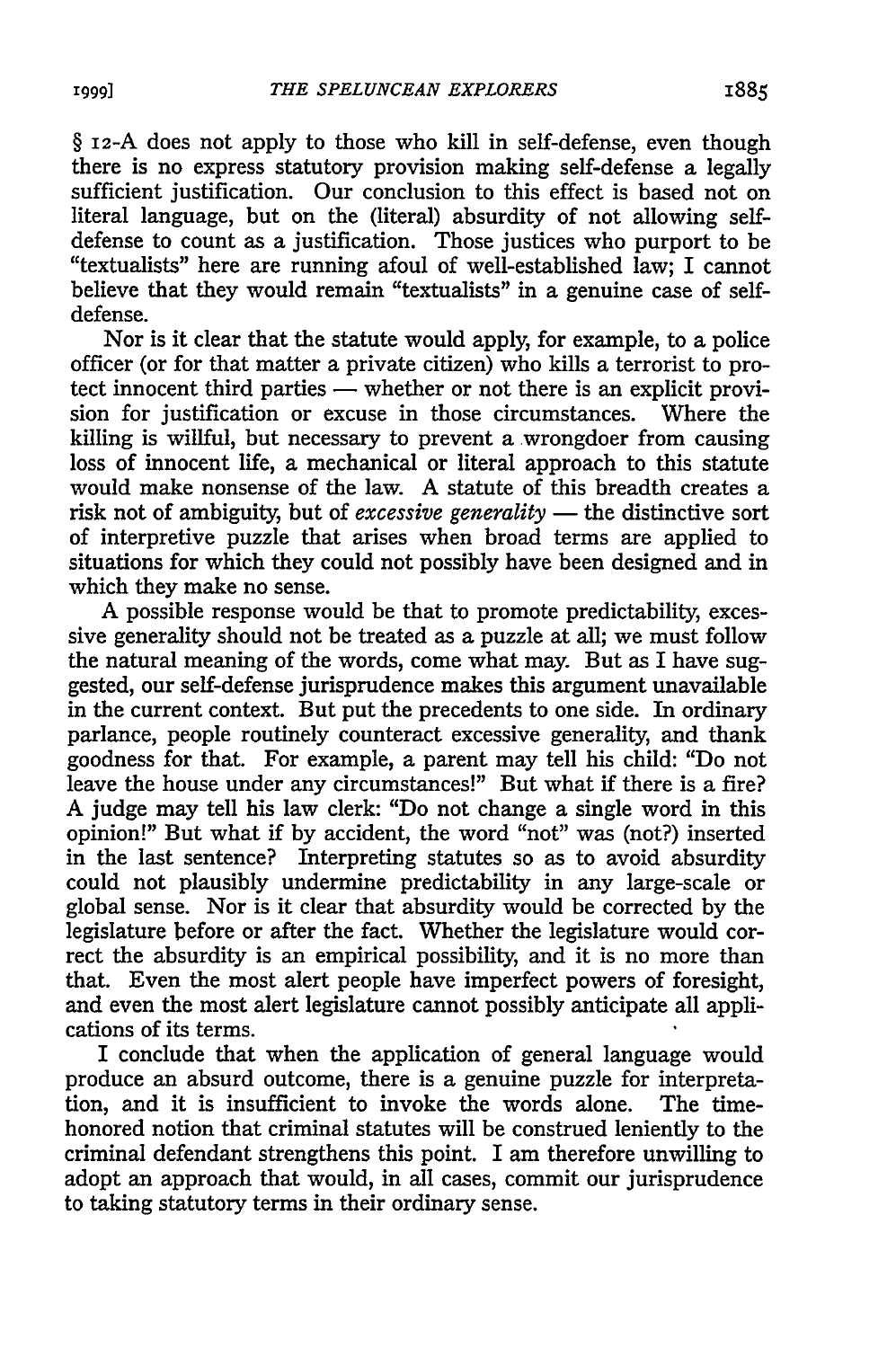As I will suggest, the key to this case lies in showing that the best argument for the defendants is unavailable, because a conviction here would not be analogous to a conviction in the most extreme or absurd applications of the statutory terms. But before discussing that point, I pause to deal with some alternative approaches. Troubled by a conviction in this case, the defendants and several members of this Court have urged some creative alternatives. It is suggested, for example, that under the extreme circumstances of the collapse of the cave opening, the law of civil society was suspended and replaced by some kind of law of nature. *See supra,* at 1855 (Foster, J.). To the extent that this argument is about a choice of law problem, I do not accept it. There is no legitimate argument that the law of some other jurisdiction applies to this case, and I do not know what is meant by the idea of the "law of nature." The admittedly extreme circumstances themselves do not displace the positive law of this state. Extreme circumstances are the stuff of hard cases, and what makes for the difficulty is the extreme nature of the circumstances, not anything geographical. The question is what the relevant law means in such circumstances, and to say that the law does not "apply" seems to me a dodge. The view that extreme circumstances remove the law's force is a conclusion, not an argument.

Nor is this a case in which a constitutional principle, or a principle with constitution-like status, justifies an aggressive construction of the statute so as to make it conform to the rest of the fabric of our law. When a statute poses a problem of excessive generality, a court may properly avoid an application that would raise serious problems under the Constitution, including, for example, the Equal Protection Clause, the First Amendment, or the Due Process Clause. If a legislature intends to raise those issues, it should be required to focus on them with some particularity. Though it cuts in a different direction from the "plain meaning" idea, this principle is also a close cousin of the voidfor-vagueness doctrine, designed to require legislative, rather than merely judicial, deliberation on the underlying question. But there is no such question here.

Several members of this Court emphasize the "purpose" of the law. *See, e.g., supra,* at 1857 (Foster, J.). They claim that the defendants should not be convicted because while their actions fall within the statute's letter, they do not fall within its purpose. I have considerable sympathy for this general approach, which is not terribly far from my own, and I do not deny that purpose can be a helpful guide when statutory terms are ambiguous. Statutes should be construed reasonably rather than unreasonably, and when we do not know what statutory terms mean, it is legitimate to obtain a sense of the reasonable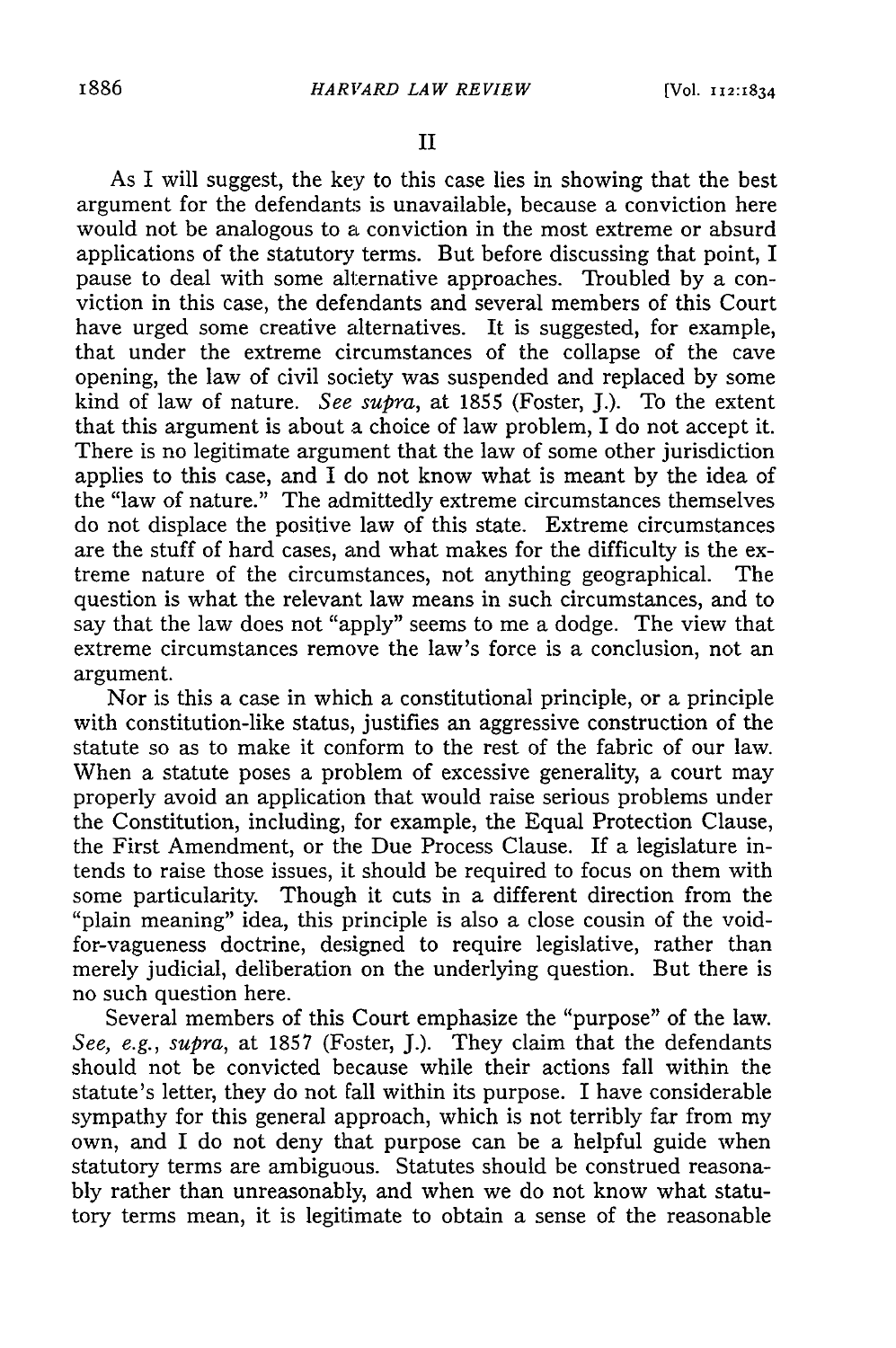goals that can be taken to animate them and to interpret them in this light.

But there are two problems with making purpose decisive here. First, there is no ambiguity in the statutory terms; when text is clear, resort to purpose can be hazardous. Second, the purpose of any statute can be defined in many different ways and at many levels of generality; and at least in a case of this kind, it is most unclear which characterization to choose. Is the purpose of this statute to reach any intentional killing? Any intentional killing without sufficient justification? Any intentional killing not made necessary by the circumstances? To reach willful killings while at the same time limiting judicial discretion? To make the world better on balance? Any answer to these questions will not come from the statute itself; it is a matter not of excavating something but of constructing it. Where the statute is not ambiguous, we do best to follow its terms, at least when the outcome is not absurd. It is that question to which I now turn.

**TTT** 

Thus far, I have urged a particular view of this case: the statute contains no linguistic ambiguity. At most, the statute raises the distinctive interpretive problem created by excessive generality. We have long held that self-defense is available by way of justification. It is unclear whether  $-$  and we need not decide whether  $-$  the statute would or should be inapplicable to some other cases in which a life was taken "willfully" in order to prevent the death of innocent people. For purposes of analysis let us assume, without deciding, that the statute would and should not be so applied. The question then is whether this case is sufficiently like such cases. If it is, then we will have to reach the difficult question of whether an exemption would be allowed in those extreme cases.

In cases that seem to raise a problem of excessive generality, it is often useful to proceed by identifying the exemplary or prototypical cases, that is, the cases that are most clearly covered by the statute. I do not mean to suggest that a statute's reach is limited to such cases; generally it is not. But an identification of the prototypical or exemplary cases can help in the decision whether an application is so far afield as to justify an exemption. The exemplary or prototypical cases within the purview of this statute include those of willful killing of an innocent party, motivated by anger, greed, or self-interest. It is also possible to imagine cases that are at an opposite pole but that seem covered by the statute's literal language: when a defendant has killed someone who has jeopardized the defendant's own life, we have a legally sufficient justification under our law, no matter what the statute literally says. And why would cases of this kind be at the opposite pole? The answer is that, in such cases, the victim of the killing is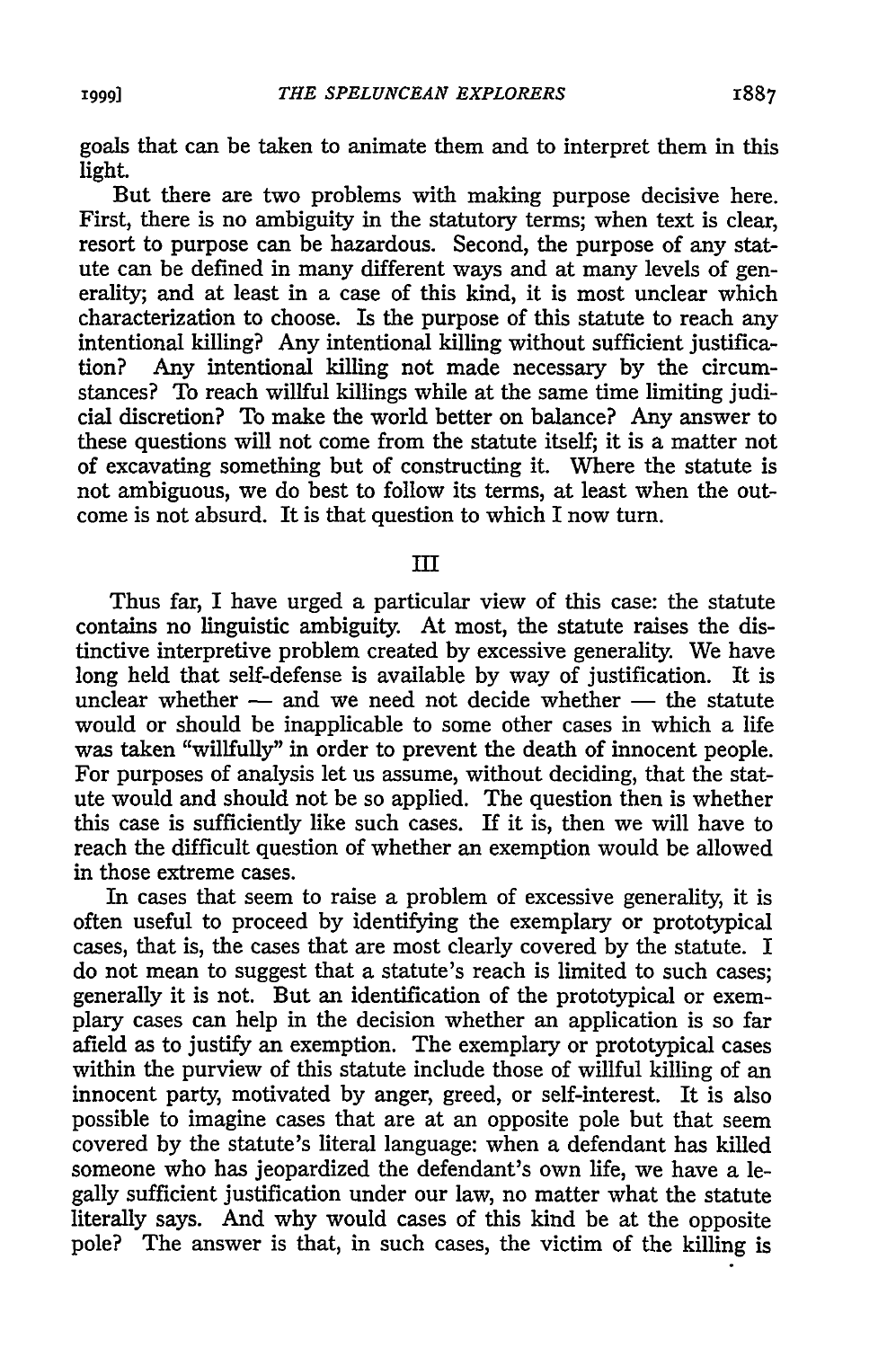himself an egregious wrongdoer, one whose unlawful, life-threatening misconduct triggered the very killing in question. In such a case, application of the ban on willful killing would indeed seem absurd. It is hard to identify a sensible understanding of the criminal law that holds a defendant criminally liable in such circumstances. In fact, the law recognizes a legally sufficient justification in such circumstances, despite the literal language of the statute. If this case were akin to those at this pole, I have suggested that we would have an exceedingly hard question.

But - and now I arrive at the crux of the matter - we have here a quite different situation. The victim was not a wrongdoer, and he did not threaten innocent persons in any way. His death was necessary only in the sense that it was necessary to kill an innocent person in order to permit others **to** live. The question is not whether we would agree, if we were legislators, to apply the statute in such situations; to overcome the ordinary meaning of the statutory terms, the question is whether it would be absurd or palpably unreasonable to do so. The clear answer is that it is not.

It is hardly absurd to say that there is no legal justification or excuse for a willful killing in a situation like this one, even if more people on balance will live (or the killing is otherwise justified by some cost-benefit calculus). Many people who engage in killing can and do claim that particular excuse. To be sure, this case is different from the exemplary or prototypical ones in the sense that the killing was necessary to save lives. But there is nothing peculiar or absurd about applying the law in such circumstances. People with diverse views about the criminal law should be able to accept this claim. Those who believe in retribution and those who believe in deterrence should agree that the outcome, whether or not correct, is within the domain of the reasonable. Retributivists and Kantians are unwilling to condemn someone who has killed a life-threatening wrongdoer. But retributivists and Kantians could certainly condemn the defendants here, who, to save their own lives, took the life of a wholly innocent person, one who withheld his consent at the crucial moment. For the retributivist, those who have killed, in these circumstances, have plausibly committed a wrongful act, even if that act was necessary to save a number of lives. It is not unreasonable to say that the victim deserved to be treated as something other than a means to other people's ends. At the very least a conviction could not, for a retributivist, be deemed absurd.

For their part, those who believe in deterrence should concede that a verdict of "innocent" could, in the circumstances of this case, confuse the signal of the criminal law and hence result in more killings. Many people who willfully kill believe that the outcome is justified on balance, and we should not encourage them to indulge that belief. A judgment that N. C. S. A. **(N. S.)** § 12-A protects all blameless victims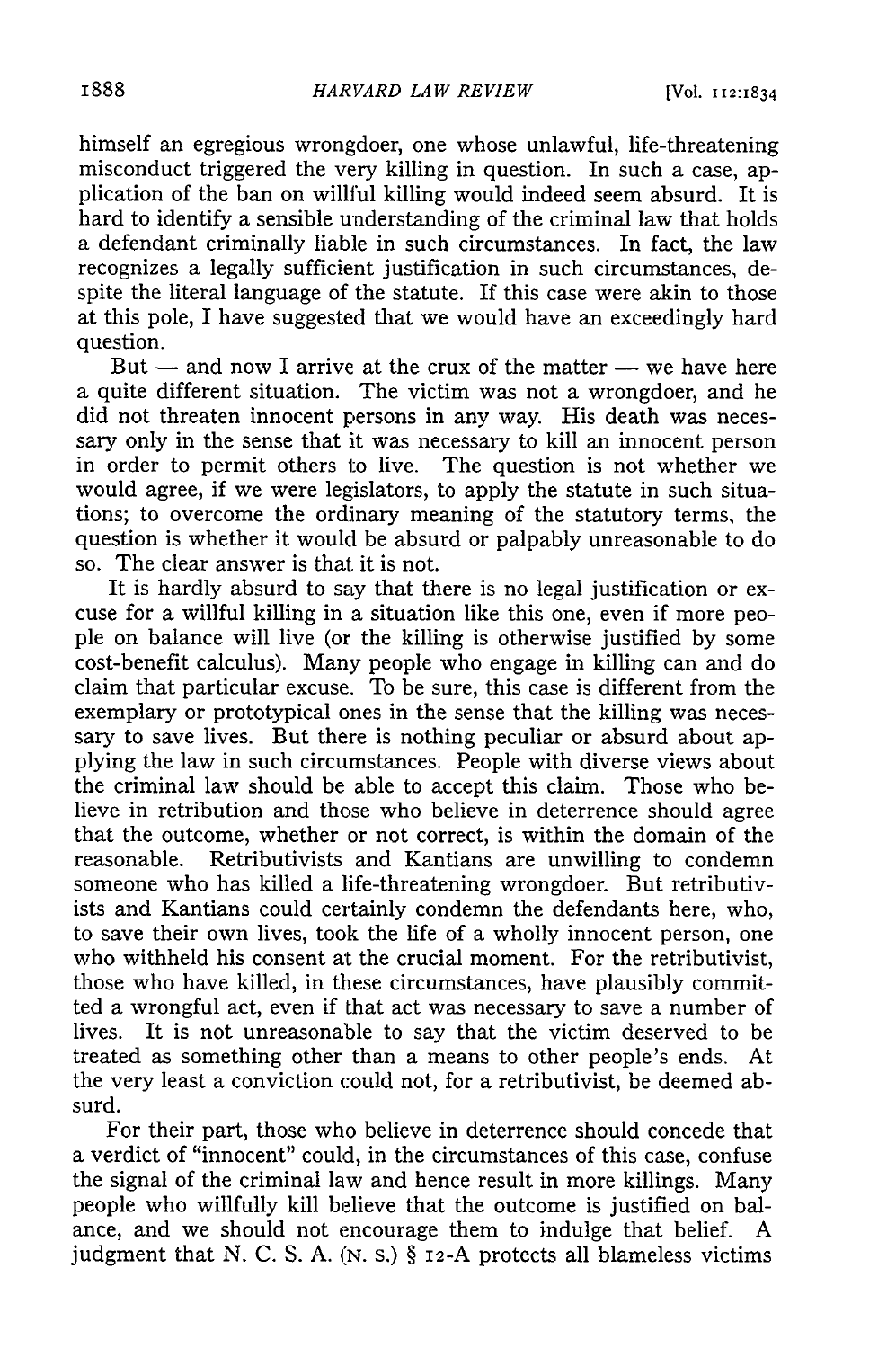creates a clear deterrent signal for those whose independent judgments may not be trustworthy. From the point of view of deterrence, applying the statute in this instance would, at the least, not be absurd, which is sufficient to justify my conclusion here.

I would not entirely exclude the possibility that the defendants would have had a legally sufficient excuse if the unfortunate proceedings had been consensual at all times. It is conceivable that the absurdity exception would apply in that event as well. But this case is emphatically not that one, because the victim's consent was withdrawn before the dice were thrown. At that point, the victim expressly said that he did not wish to participate in this method of deciding who would live or who would die. Where, as here, there was no consent to participate in the process that led to an unconsented-to death, the answer is clear: Those who killed acted in violation of the statute.

Thus, it should be possible for those with diverse views of the purpose of the criminal law to agree that there is nothing absurd about following the ordinary meaning of the statutory text here. Indeed, I do not understand any of those justices who disagree with my general conclusion to disagree with this particular point. Their disagreement stems not from a judgment of absurdity, but from a willingness to disregard the text and to proceed in common law fashion  $-$  a willingness that would, in my view, compromise rule-of-law values. For example, Justice West urges the need for an individualized hearing, not because she thinks the conviction absurd, but in order to ensure individualized justice. *See infra,* at 1899 (West, J.). Justice Easterbrook thinks this case is analogous to self-defense, *see infra,* at 1913 (Easterbrook, J.), but he seems to take our jurisprudence to mean that courts may make particularized inquiries into the circumstances of killings. He does not suggest that a conviction would be absurd. I do not understand Justice Stupidest Housemaid or Justice De Bunker to find absurdity here. And while I very much agree with Justice De Bunker's suggestion that criminal statutes should be narrowly construed, *see infra,* at 1902 (De Bunker, J.), I would apply that suggestion only in cases of genuine textual doubt.

Some members of this Court plainly believe that the killing was morally excusable, because it was necessary in order to ensure that more people would live, and because the victim originally designed the plan that led to his death. *See, e.g., infra,* at 1916-17 (Easterbrook, J.). But that moral argument cannot be taken to override the natural meaning of the statutory terms, at least where the outcome is one that reasonable people could regard as justified. A serious underlying concern here is that to allow an exception on the claimed principle would be likely to undermine the statutory prohibition, either in principle or in practice. In principle, it is at least unclear that an exemption in this case could be distinguished from a claimed exemption in other cases in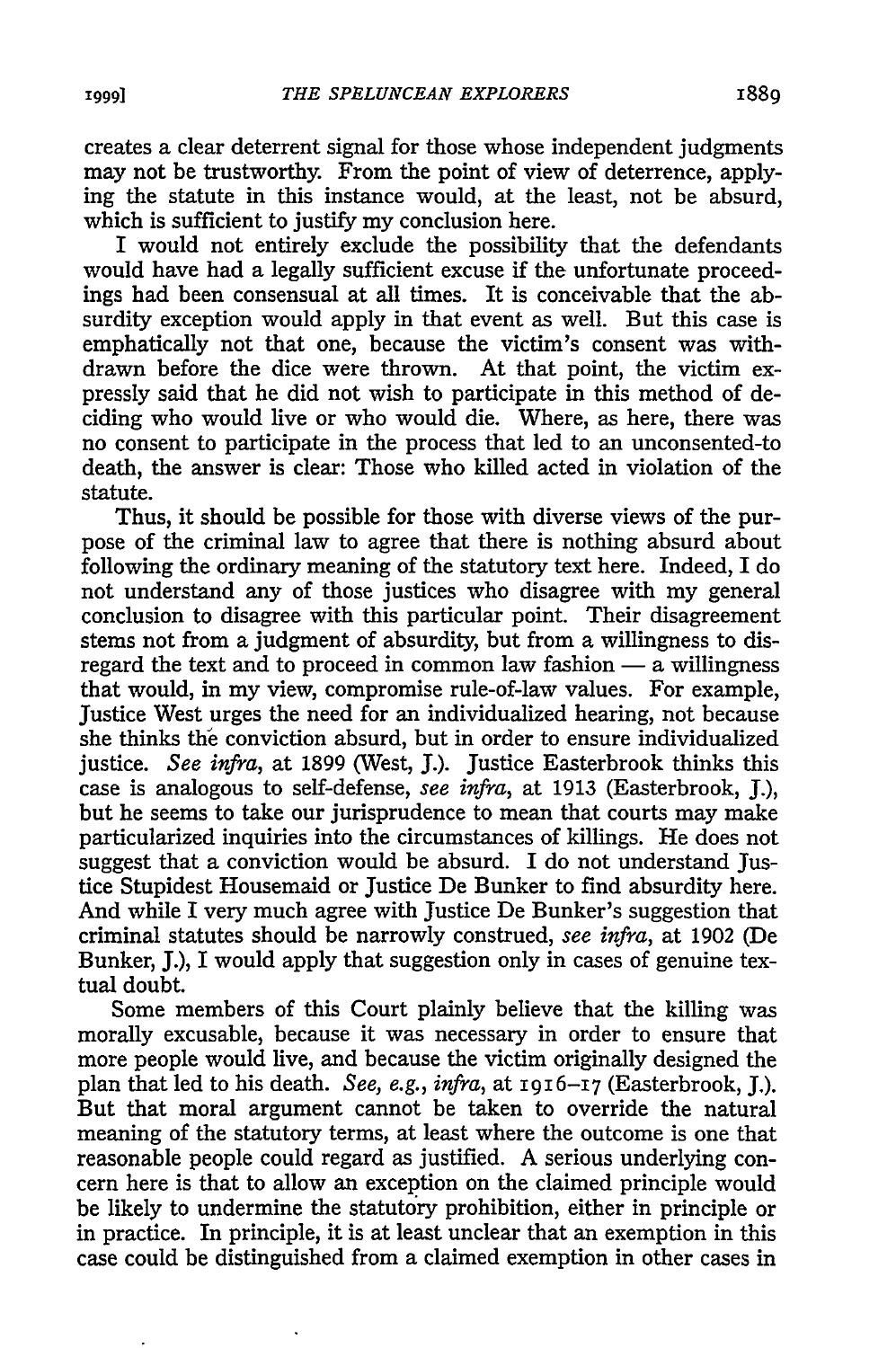which our moral judgments would argue otherwise. (Consider, for example, a case in which someone shot, in cold blood, a person whom the killer reasonably believed to be conspiring to kill others.) In practice, the deterrent value of the law might well be undermined by such an exemption, and it is at least possible that some people would kill in the belief or hope that they would be able to claim an exemption. Cost-benefit analysis has its place, but when a statute forbids "willful killing," we ought not to allow anything like a cost-benefit exception.

A kind of "meta" cost-benefit analysis may well support this judgment. If courts engaged in individualized inquiries into the legitimacy of all takings of life, law would rapidly become very complicated, and the deterrent value of the statute might start to unravel — especially if prospective killers are at all attentive to the structure of our jurisprudence. I have considerable sympathy for Judge Easterbrook's approach to this case; in most ways his approach tracks my own, and I have been tempted to accept his conclusion as well. We part company, I think, only because I am more concerned about the increased uncertainty and muffled signals, for courts and prospective killers alike, that would come from finding an "exception" here. *See id.* at 1914-15. I fear the systemic effects of his (not unreasonable) view about this particular case.

An implication of my general approach is that the interpretation of statutes, or rules, has an important analogical dimension. The difference between rule interpretation and analogical reasoning is far from crisp and clean. In the interpretation of rules, the ordinary meaning of the terms presumptively governs; but when the application at hand is entirely different from the exemplary or prototypical cases, the ordinary meaning may have to yield. In deciding whether the application is in fact different, we are thinking analogously. But because it is reasonable to think that this case is analogous to the exemplary ones  $$ because it involved the taking of an innocent life  $-$  we do best to follow the statutory language.

It is for this reason that I do not believe that we should at this time consider legal challenges to the death sentence, as opposed to the conviction, in this case. Justice West has eloquently argued that the death sentence is constitutionally illegitimate. *See infra,* at 1897-99 (West, J.). I am not sure that she is wrong; nor am I sure that she is right. Most of the time, the Constitution does not permit litigants to "open up" rule-bound law by arguing that it is unreasonable as applied and asking for an individualized hearing on its reasonableness as applied to them. A doctrine that would permit frequent constitutional attacks on rule-bound law would threaten the rule of law itself — increasing unpredictability, uncertainty, and (because judges are merely human) threatening to increase error and injustice as well. There can be no assurance that judges will reach the right outcome once all the facts emerge for individualized decision. But the death penalty is a distinc